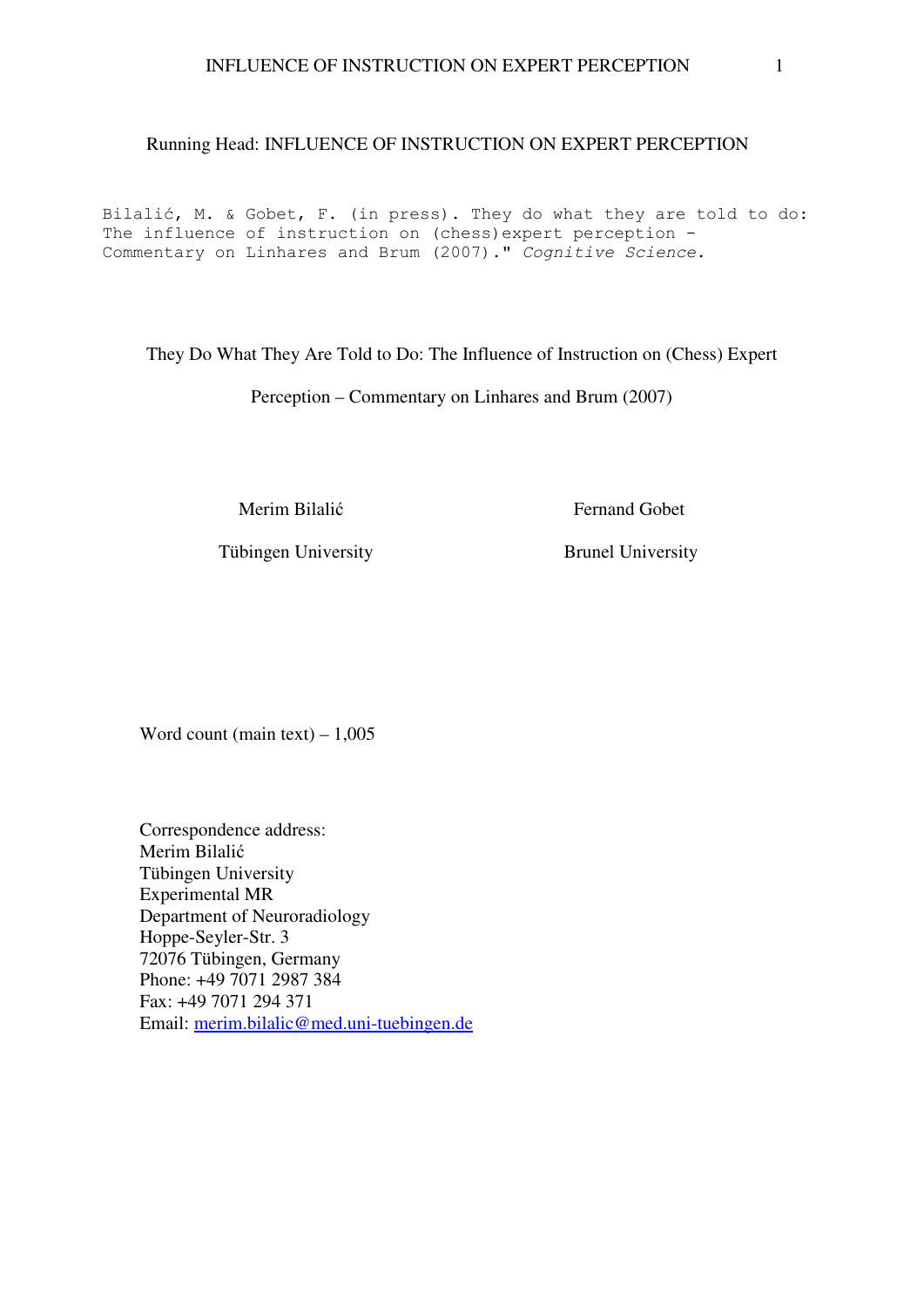#### Abstract

Linhares and Brum (2007) argue that they provide evidence for analogy as the main principle behind experts' acquisition of perceptual knowledge. However, the methodology they used – asking players to pair positions using abstract similarity – raises the possibility that the task reflects more the effect of directional instructions than the principles underlying the acquisition of knowledge. Here we replicate and extend Linhares and Brum's experiment, and show that the matching task they used is inadequate for drawing any conclusions about the nature of experts' perception. When expert chess players were instructed to match problems based on similarities at the abstract level (analogy), they produced more abstract pairs than pairs based on concrete similarity. However, the same experts produced more concrete pairs than abstract ones when instructed to match the problems based on concrete similarity. Asking experts to match problems using explicit instructions is not an appropriate way to show the importance of either analogy or similarity in the acquisition of expert knowledge. Experts simply do what they are told to do.

Keywords: Analogy, Chess, Chunking, Expertise, Human experimentation, Memory, Pattern recognition, Perception, Representation, Similarity.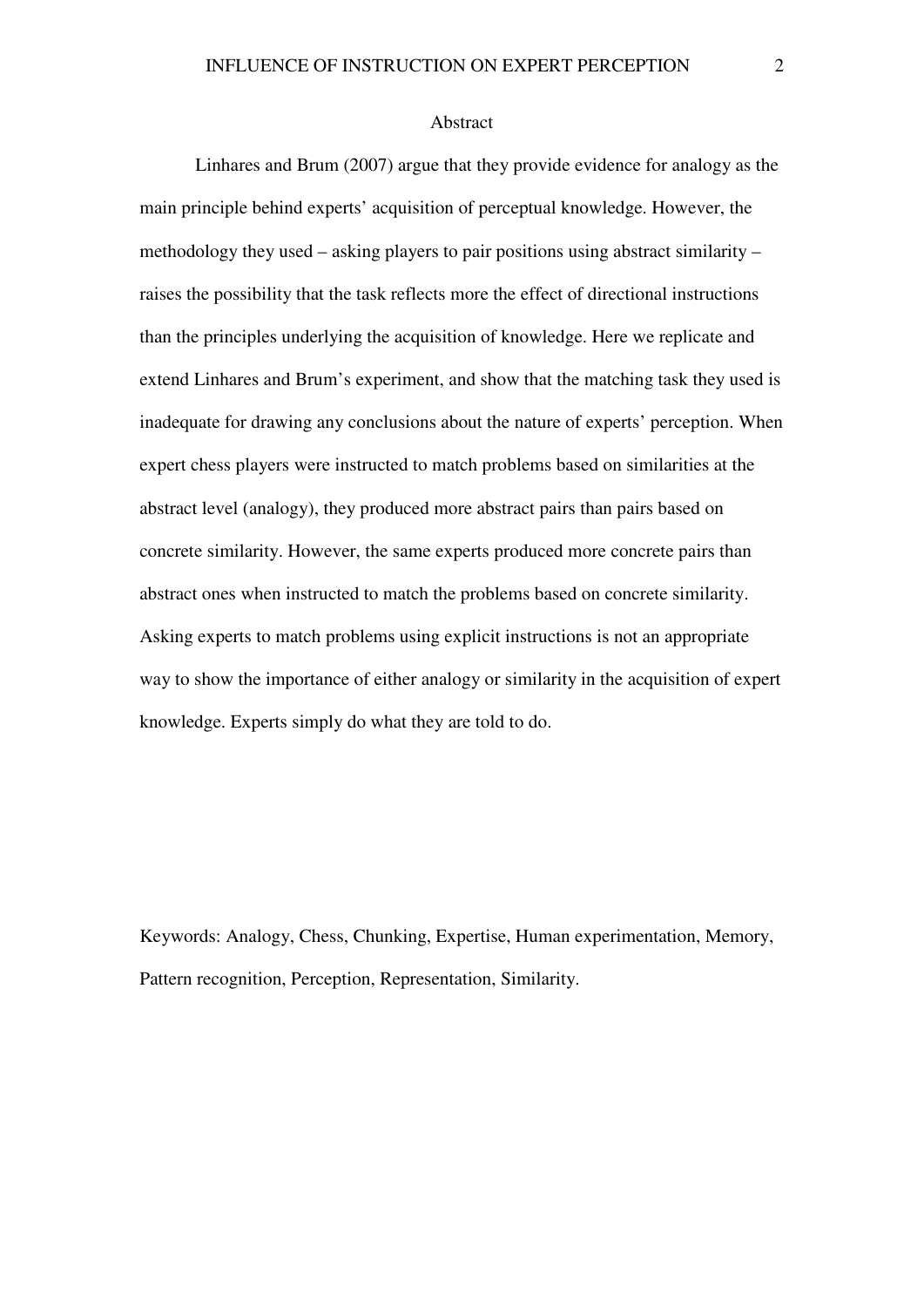They Do What They Are Told to Do: The Influence of Instruction on (Chess) Expert Perception – Commentary on Linhares and Brum (2007)

Expert knowledge and the underlying principles of its acquisition have been a central theme of research ever since the seminal works of de Groot (1978/1946) and Chase and Simon (1973). It is generally accepted that this knowledge captures, among other things, the statistical structure of the environment using principles based on perceptual similarity (Chase & Simon, 1973; Gobet & Waters, 2003; Bilalić, McLeod, & Gobet, in press). Linhares and Brum (2007) have challenged this view and argued that analogy at an abstract level (Hofstadter, 2001; Linhares, 2005), and not similarity at the surface level, is central in the way experts encode situations taken from their domain of expertise. That is, unlike novices, experts "perceive" deep strategic meanings in problems that go beyond mere surface features and similarities.

In order to support their view empirically, Linhares and Brum (2007) carried out an experiment in which players were asked to match chess positions in pairs. Players were given the explicit instructions "to look for 'similarities of strategic vision,' 'essence, not appearance,' and their particular 'feelings for how the positions will evolve strategically' " (p. 996). This inevitably tells experts to match the problems on a deep, abstract, and meaningful level. Thus, we do not know whether the behaviour shown by Linhares and Brum's participants is due to genuine perceptual, analogical processes or whether it mostly reflects the type of instructions used. To address this question, we present an experiment where we used the same material and instructions as those used by Linhares and Brum, but where we also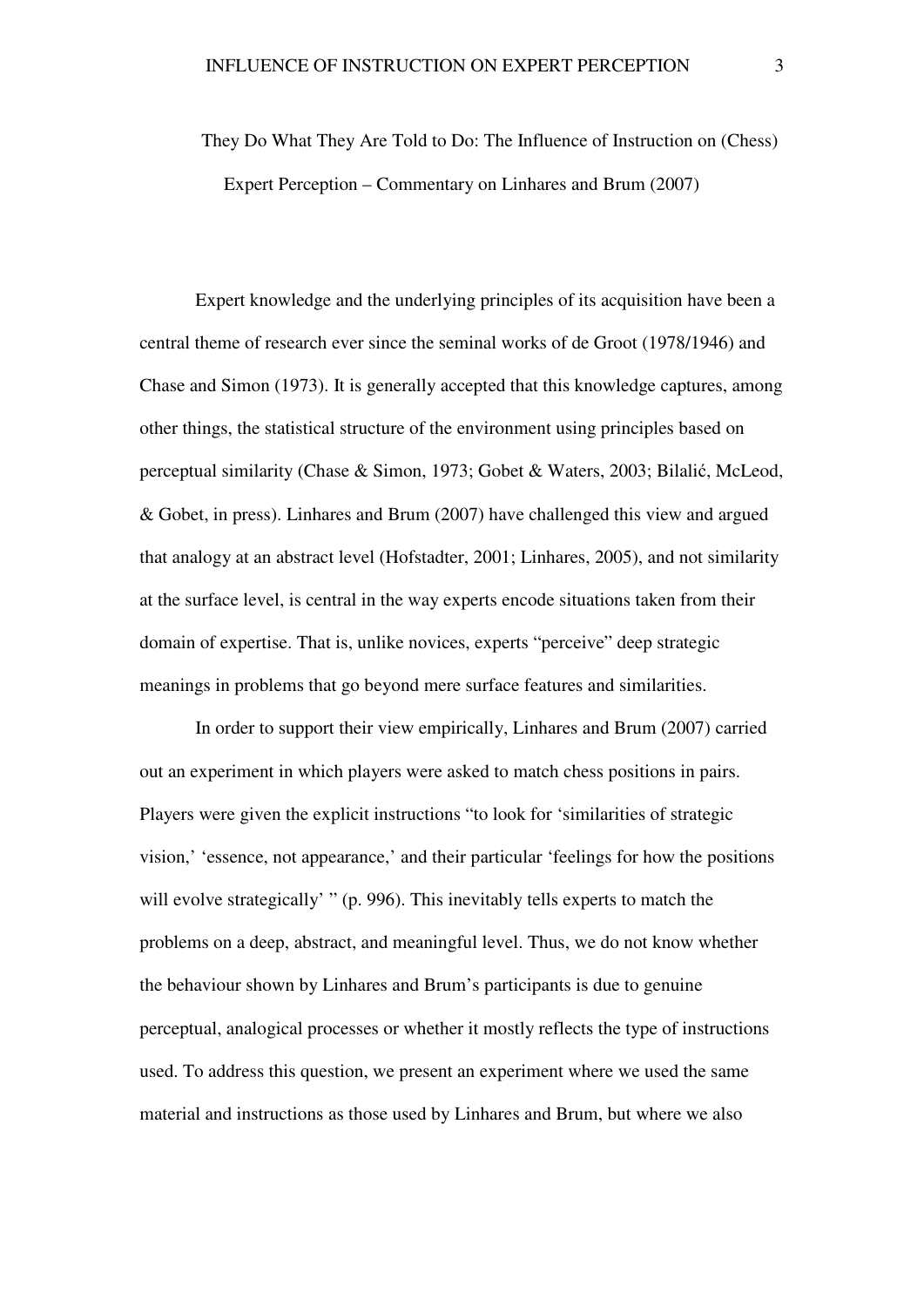asked the same players to pair the problems using static properties and other features at the surface level.

#### *Method*

# *Participants*

Twelve experts (*M* age = 39,  $SD = 11$ ; *M* chess rating = 2195,  $SD = 173$ ) and ten novices (*M* age = 34, *SD* = 15; *M* chess rating = 1293, *SD* = 171; four novices had no official rating) voluntarily participated in the study.

#### *Material*

We used the same 20 problems as Linhares and Brum (2007). These problems were selected in such a way that it was possible to make 10 pairs of problems based on their abstract role, although the problems look quite different. Ten of these positions also acted as control problems; that is, the problems of this subset could also be paired with another position using similarity at the surface level (see Figure 1A for examples of the two types of pairings).

# *Design and procedure*

 We followed exactly the same procedure as that used by Linhares and Brum (2007), with the difference that we added a condition where players had to pair positions using concrete similarity. The experiment had two parts. The first part, a familiarization phase, required players to say whether the problem was a win for White, a draw, or a win for Black, and to indicate the best solution. The second part required players to pair each of the 20 problems with another one. It is here that our procedure deviates from that of Linhares and Brum, who only asked players to find pairs using similarities at an abstract, strategic level (*abstract meaning* condition). In addition to this, we also had a second condition where we asked players to look for pairings based on concrete, surface similarity (*concrete surface* condition). The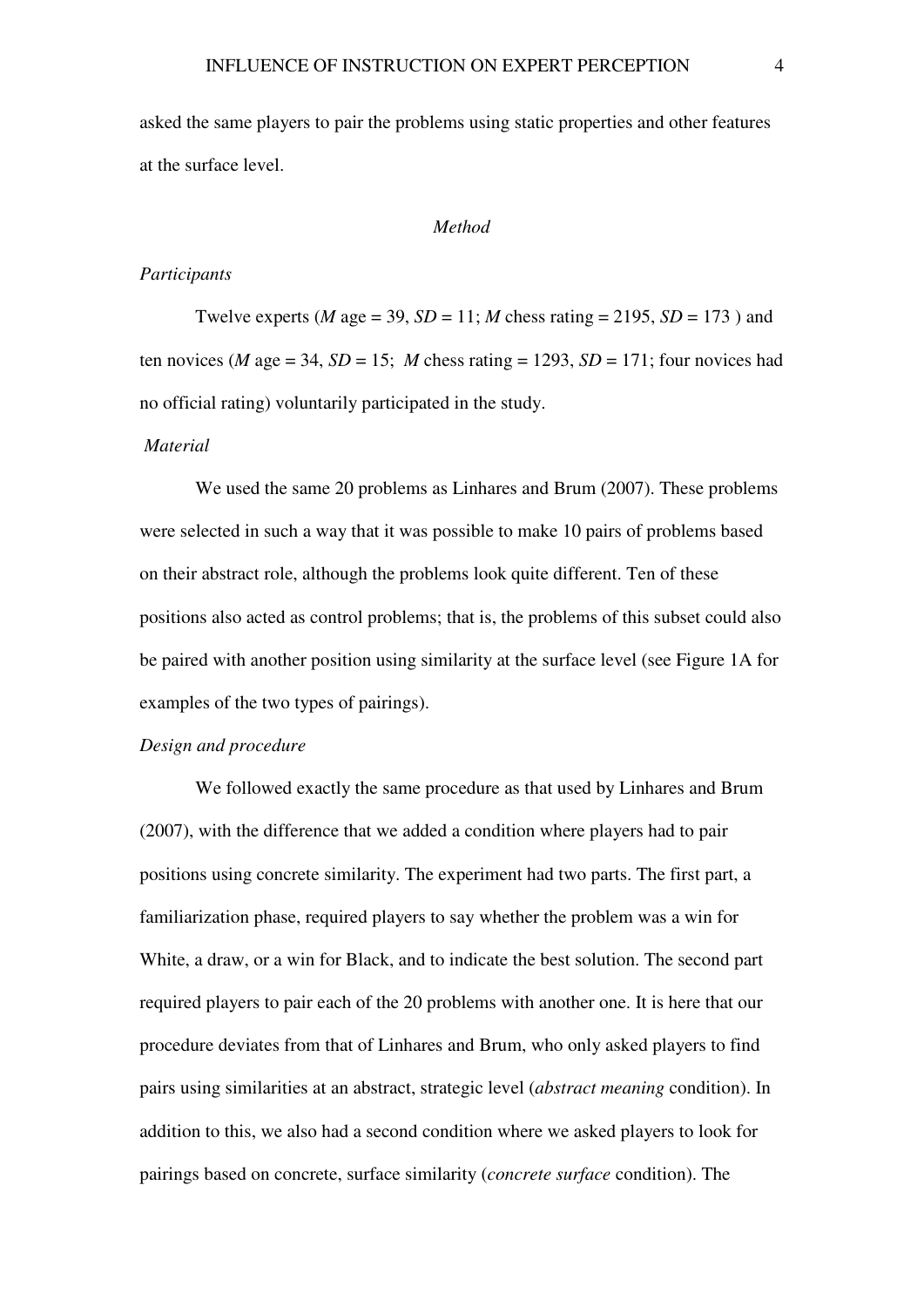instructions in the second condition were to look specifically for "similarities at a surface level, appearance and not essence, and that it is important what they think about positions now, at the moment." Thus, all players went through two conditions: (a) pairings based on the abstract meaning level, and (b) pairings based on the concrete surface level. The order of the conditions was counterbalanced.

---------------------------

Figure 1

---------------------------

# *Results*

 Figure 1B shows the number of *abstract pairs* obtained out of a maximum of ten. In the abstract meaning condition, experts matched more than twice as many pairs as novices  $-t(20) = 8.4$ ,  $p < .001$ , Cohen's  $d = 3.8$ . This replicates the key finding of Linhares and Brum (2007). Experts' better performance in matching abstract pairs is directly related to their performance in the long familiarization phase where they grasped the essence of the problems better than novices. Novices could not understand many problems completely, which prevented them from correctly pairing those problems in the subsequent matching task. However, when we instructed players to look for surface similarities, both groups found an equally low number of abstract pairs  $- t(20) = 0.6$ , *ns*.

 Figure 1B shows the number of concrete pairs found in the five *control pairs* that can be both paired at concrete surface and abstract meaning levels. When the players were instructed to look for abstract pairs, the concrete pairs were virtually non-existent with experts, but occasionally cropped up with novices  $(t(20) = 3.9, p <$ .001, *d* = 1.75), which replicates Linhares and Brum's (2007) result. When the same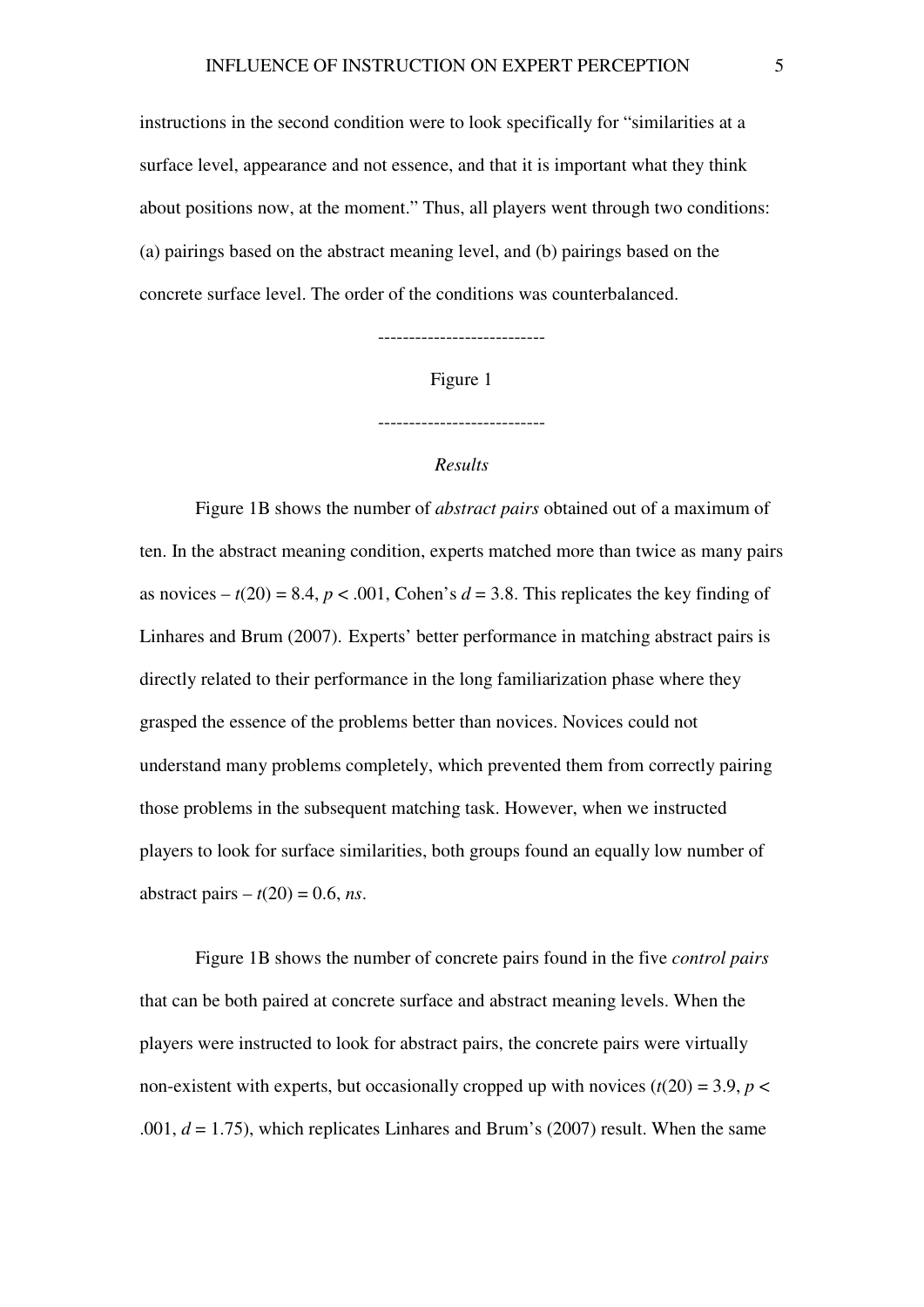players were asked to look for concrete pairs, both groups found on average about 4 pairs out of five  $(t(20) = 0.6, ns)$ .

#### *Discussion*

 Just like Linhares and Brum's results (2007), our results show that experts are better than novices at finding deep analogies between problems when instructed to do so and when given plenty of time to familiarize themselves with these problems. However, when asked to match the problems based on *surface similarity*, the difference between experts and novices disappeared. Thus, the very same experts who could successfully pair the problems based on analogy in one condition could successfully pair them using concrete similarity when asked to do so. A simple change in the instructions was enough to make the underlying principle of experts' performance flip from abstract analogy to surface similarity. It is likely that both surface and abstract similarity influence people's perception (Gentner & Markman, 1997; Markman & Gentner, 1993) and it may well be that analogy is central to expert cognition (Hofstadter, 2001; Linhares, 2005). This cannot, however, be demonstrated by asking experts to look for analogy in problems. Experts will, as we have shown here, simply do whatever they are told to do.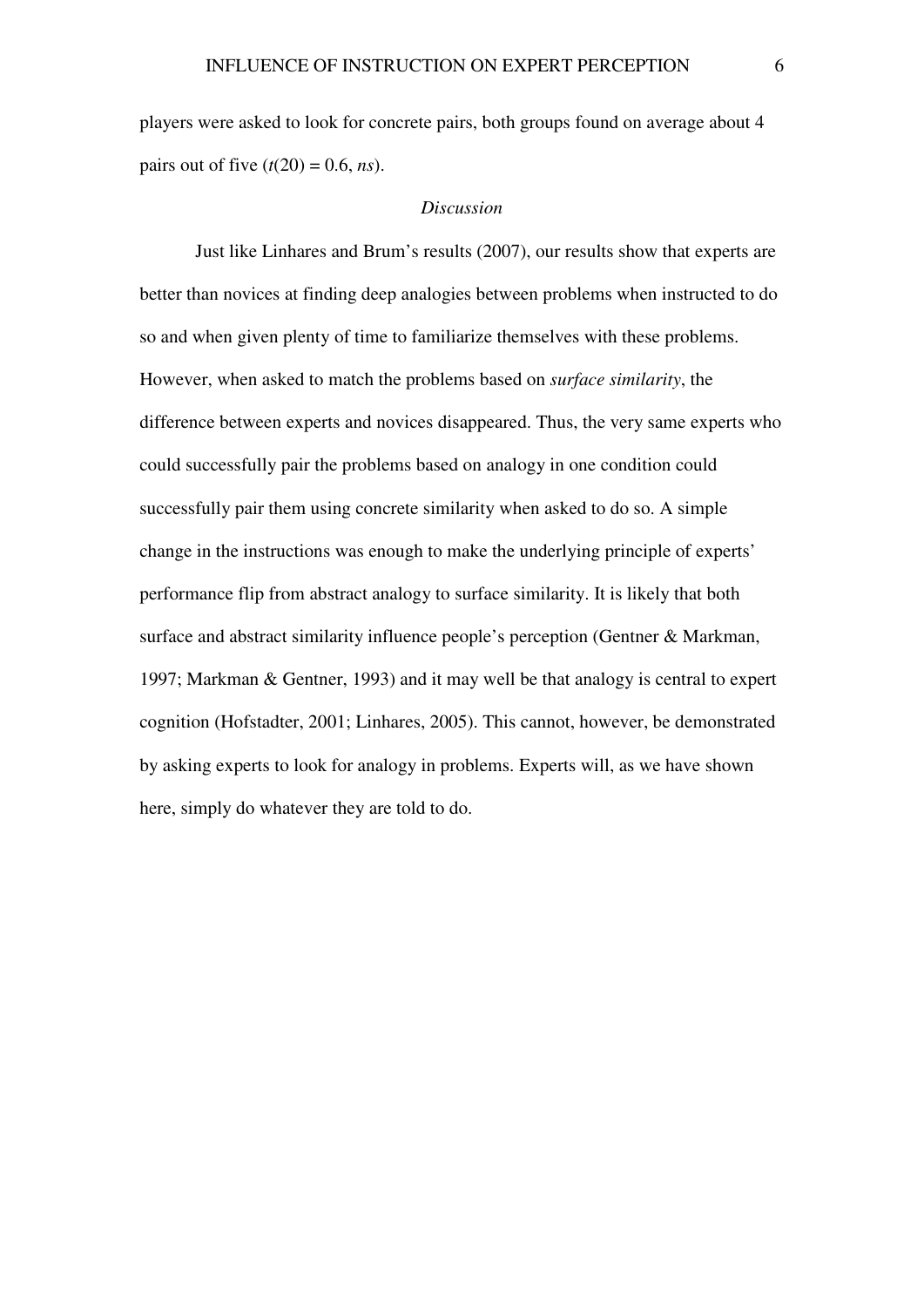# References

- Bilalić, M., McLeod, P., & Gobet, F. (in press). The importance of specialization: Memory and problem solving in expert chess players. *Cognitive Science*.
- Chase, W. G., & Simon, H. A. (1973). Perception in chess. *Cognitive Psychology, 4*, 55-81.
- de Groot, A. D. (1978). *Thought and choice in chess*. (2nd edition) The Hague: Mouton Publishers. (originally published in 1946.)
- Markman, A. B., & Gentner, D. (1993). Structural alignment during similarity comparisons. *Cognitive Psychology, 25*, 431-467.
- Gentner, D., & Markman, A. B. (1997). Structure mapping in analogy and similarity. *American Psychologist*, 52, 45-56.
- Gobet, F., & Waters, A. J. (2003). The role of constraints in expert memory. *Journal of Experimental Psychology: Learning, Memory & Cognition, 29*, 1082–1094.
- Hofstadter, D. R. (2001). Epilogue: Analogy as the core of cognition. In D. Gentner, K. J. Holyoak, & B. N. Kokinov (Eds.), *The analogical mind: Perspectives from cognitive science* (pp. 499–538). Cambridge, MA: MIT Press.
- Linhares, A. (2005). An active symbols theory of chess intuition. *Minds and Machines, 15*, 131-181.
- Linhares, A., & Brum, P. (2007). Understanding our understanding of strategic scenarios: What role do chunks play. *Cognitive Science, 31*, 989-1007.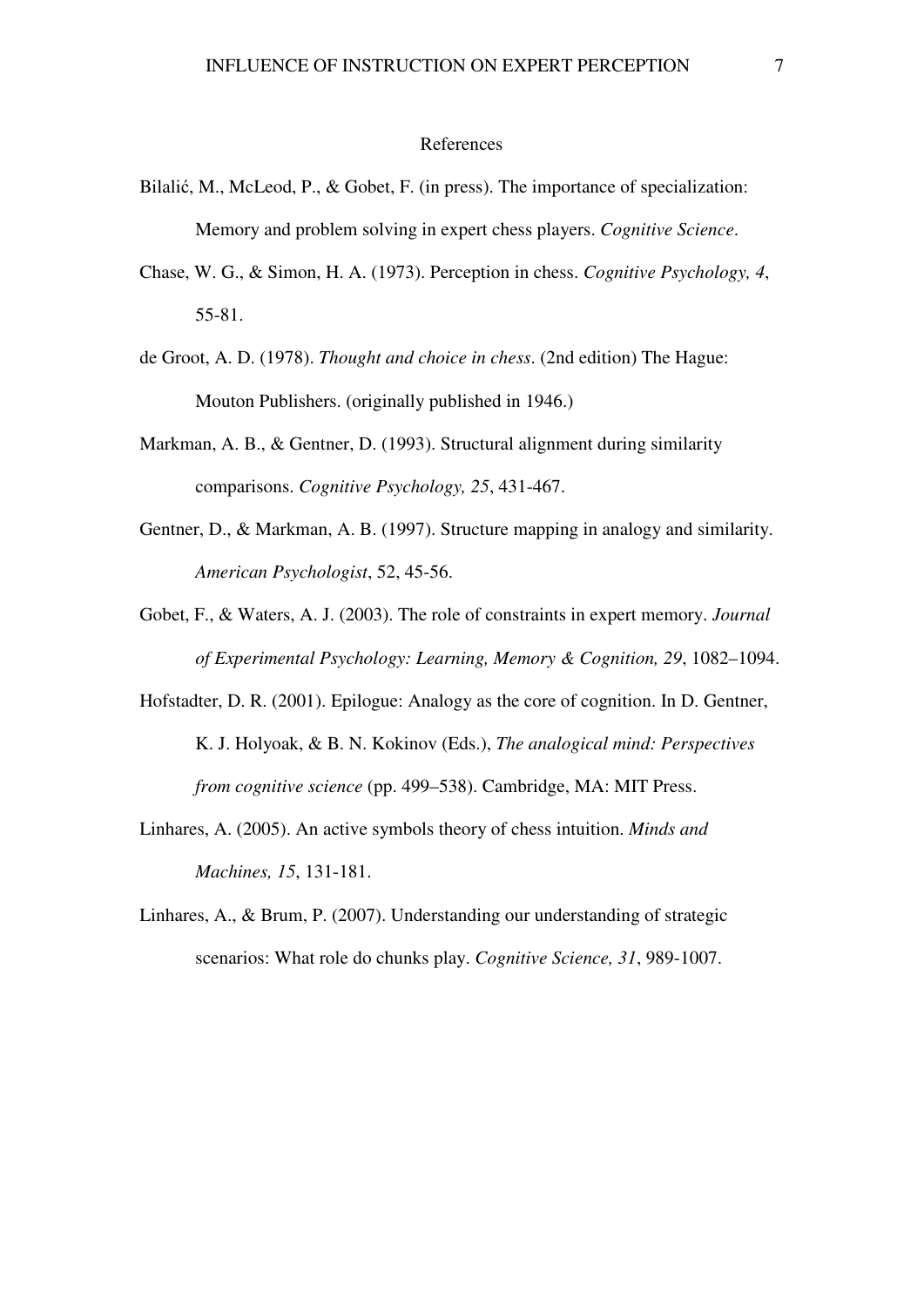# Author Note

 Merim Bilalić, Section for Experimental MR, Department of Neuroradiology, Tübingen University and Fernand Gobet, Centre for the Study of Expertise, Brunel University.

 Correspondence concerning this article should be addressed to Merim Bilalić, Tübingen University, Department of Neuroradiology, Experimental MRI, Hoppe-Seyler-Str. 3, 72076 Tübingen, Germany. E-mail: merim.bilalic@med.uni-tuebingen.de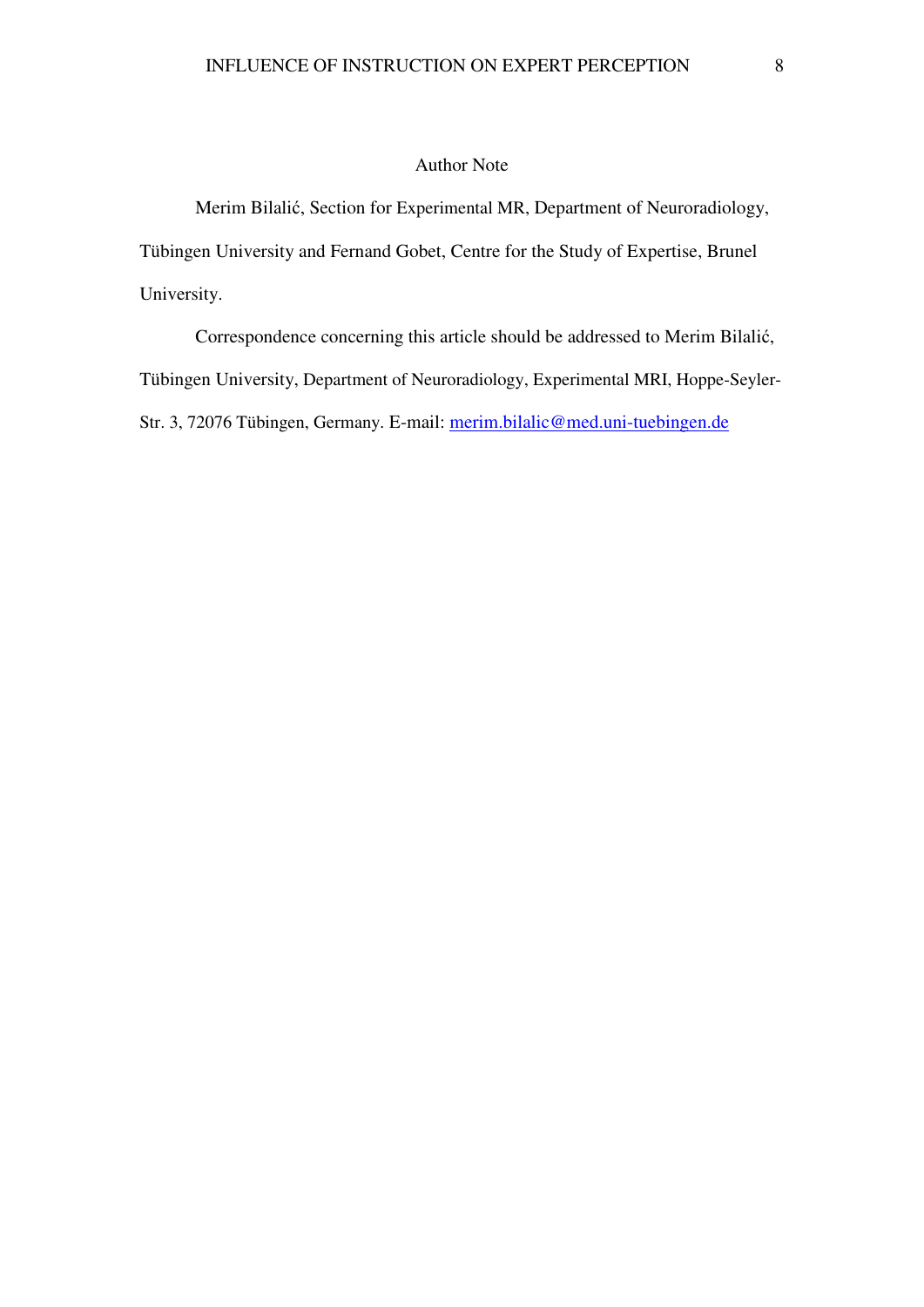#### Figure captions

*Figure 1*. Sample problems and results. A) Examples of four problems that can be paired on the basis of abstract meaning and concrete surface features. Problems 14 and 15 look almost identical with the only difference being the placement of the bishop (highlighted in the picture). The same can be said for problems 17 and 18 where again the only change is the place of the bishop (highlighted in the picture). These two pairs, 14-15 and 17-18, are based on *concrete surface features* pairs. The pairs, however, cannot be matched based on their abstract meaning. In problem 14 neither side can make any progress because of the opposite-colour bishops. The same is the case in Problem 17. On the other hand, in Problems 15 and 18 the bishops are on the same colour, which gives White an easy win with 1.Bd2 in Problem 15 and 1.Bxd6 in Problem 18. Although not similar on the concrete level, pairs 14-17 and 15- 18 connect deep abstract meaning. B) Number of *abstract* pairs (out of ten) correctly matched by Experts and Novices in the conditions with abstract and concrete instructions; error bars show standard error of the mean;  $* p < .001$ . C) Number of *concrete* pairs (out of five) correctly matched by Experts and Novices in the conditions with abstract and concrete instructions; error bars show standard error of the mean;  $* p < .001$ .